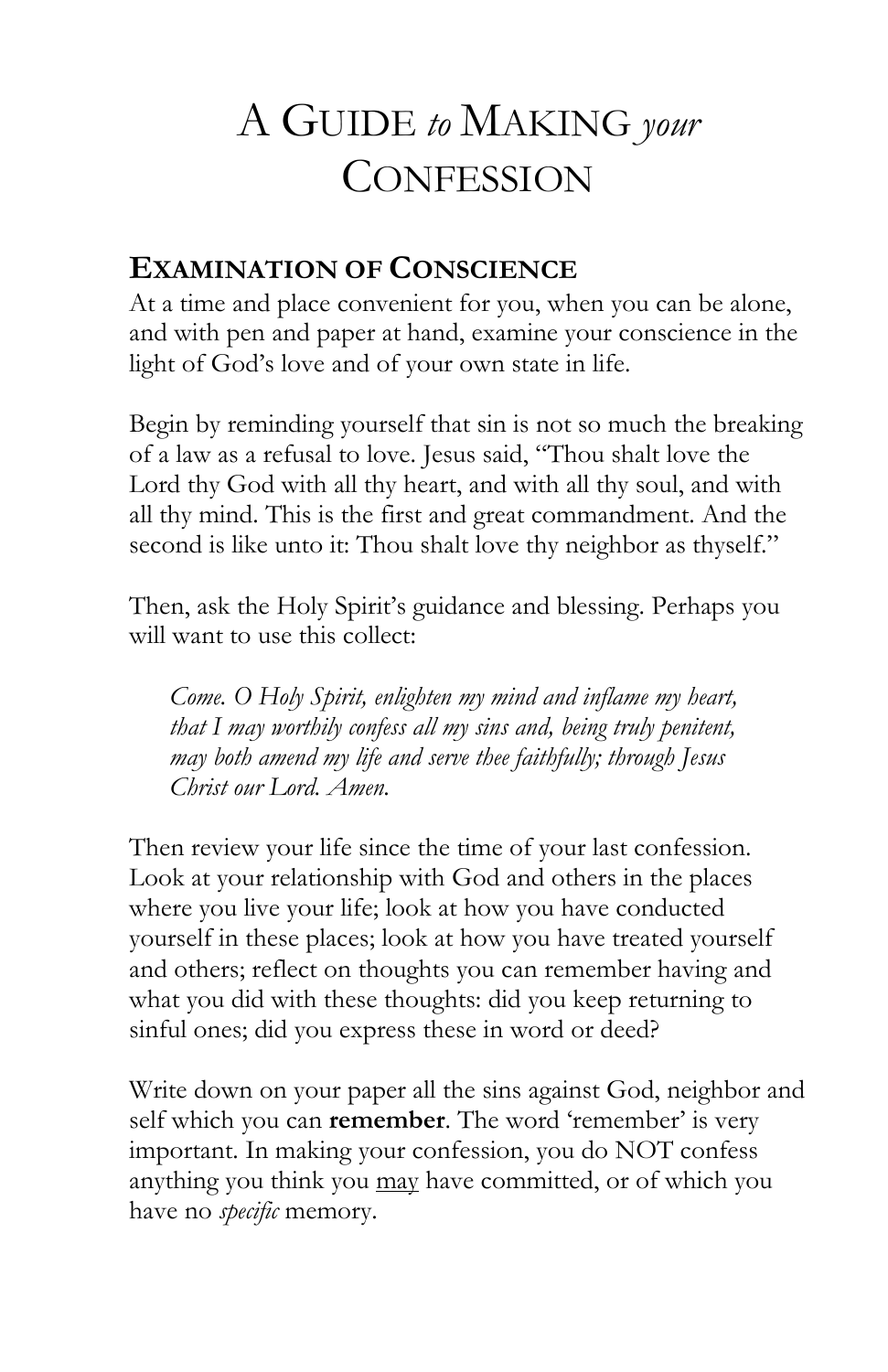You may confess only those wrongs which you have a *specific*  memory of having done or those good things which you *specifically* remember having had the opportunity to do, but which you refused to do.

A confession must be **specific**. No broad, general statements, like "I have fallen into pride"…but, "I have fallen into the sin of pride in these specific ways: I tried to force my spouse to submit to my will one time by silent treatment for a period of several hours; another time by verbal abuse. Twice, I bragged about my academic honors in order to impress others. Once I held myself aloof from others because I felt I was not as 'cultured' as they and did not wish to risk being "put down" by them." Specificity includes declaring how often you think you have fallen into some particular sin, the circumstances of it, and what you think your motivation was.

Once you have written down any sins which first come to mind, then, and only then, use some such aid to examination, such as the following "sin list," to act as a sieve for your memory. Read through the list, asking yourself its questions, and writing down the specific ways in which you have fallen into any on the list:

**PRIDE** *is at the root of all sins; it is putting oneself rather than God at the center of our lives and trying to make God and others put us at their center.*

Have I intentionally failed to

- Worship God every Sunday and holy day of obligation in his Church?
- Trust God in day-to-day life?
- Accept my work as part of my vocation from God and to seek to glorify him by my exercise of it?
- $\blacksquare$  Make time in my life for personal attentiveness to God (a discipline of prayer) and for my own spiritual growth (e.g. through a discipline of study)?
- Refrain from abusing God's holy Name? ,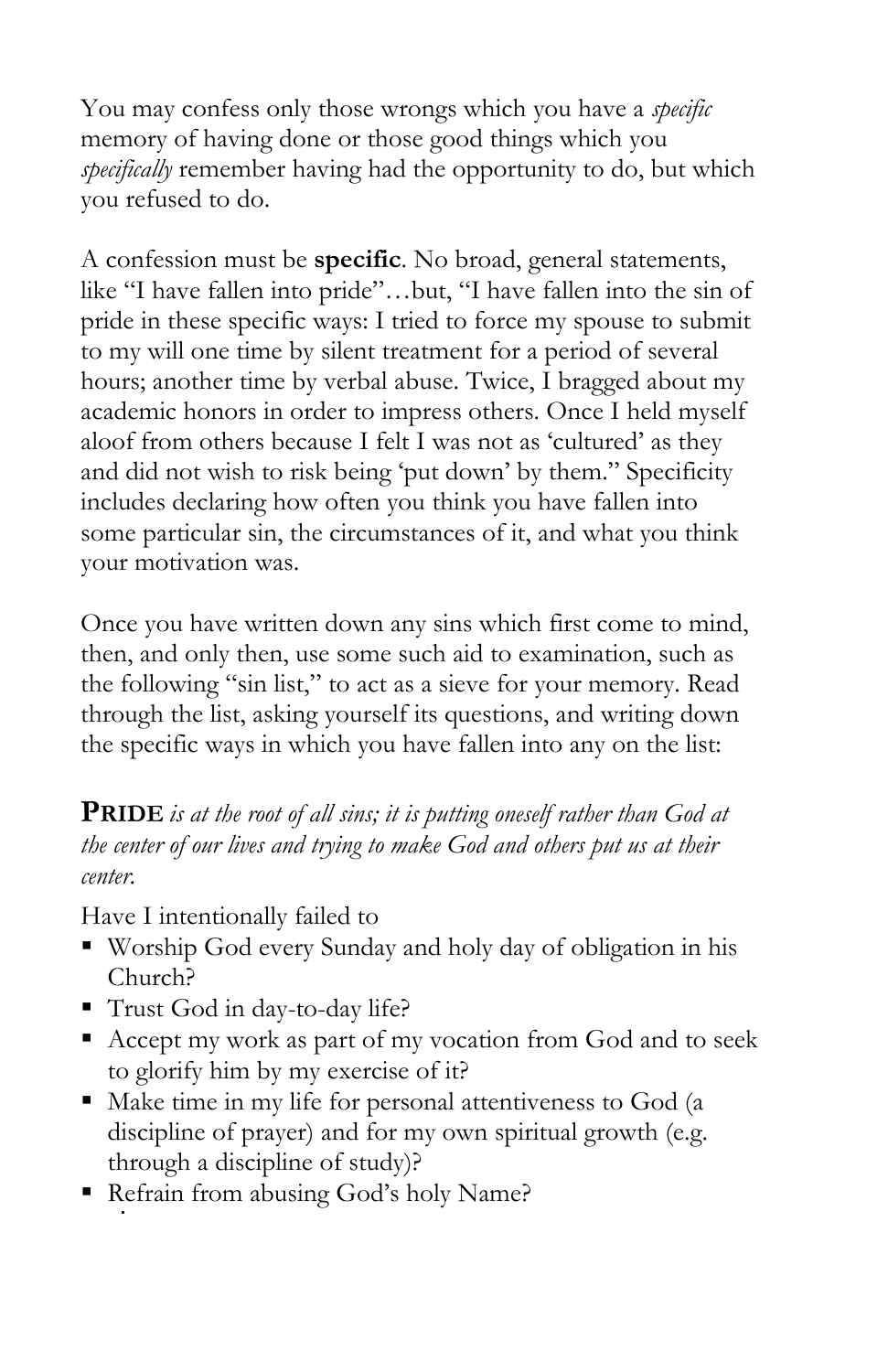Have I been caught up in getting more and more of anything for myself instead of giving from what God has given me of time, talent, and treasure to his glory and for the good of others?

Have I been vain, arrogant, snobbish? Or have I demeaned myself in any way, considering myself of much less worth or value than others? Have I lied for any reason?

Do I admit my own need for help and ask for it? Do I accept myself, despite my limitations and my weaknesses?

**ENVY** *results from fear of not having or losing something I want for myself and is expressed in dissatisfaction with my own life and begrudging others their gifts and good fortune.*

Have I been annoyed when other people were praised? Have I taken pleasure in the misfortune of others? Have I been malicious or contemptuous…shown prejudice in any respect?

### **ANGER** *blinds my judgment and tries to eliminate any obstacle to making myself the center of all life.*

Have I tried to create a pleasant, constructive environment in all the places and among all the people I live my life? Have I been thoughtless and cruel towards others? Have I tried to foster and maintain friendships and given genuine respect and support to their people? Have I been fair and honest in my relationships? Have I respected the rights and sensitivities of others? Do I tend to categorize people unfairly or ignore them because they are different?

Have I been angry at the faults of others…of myself? Have I given into resentment…been cynical? Attacked another in thought, word or deed? Have I refused to forgive others, sought to make them "pay" for what I think they "did" to me? Have I been hostile, nagging, rude, pouting? Refused to pray for or do good to those I feel are my "enemies?"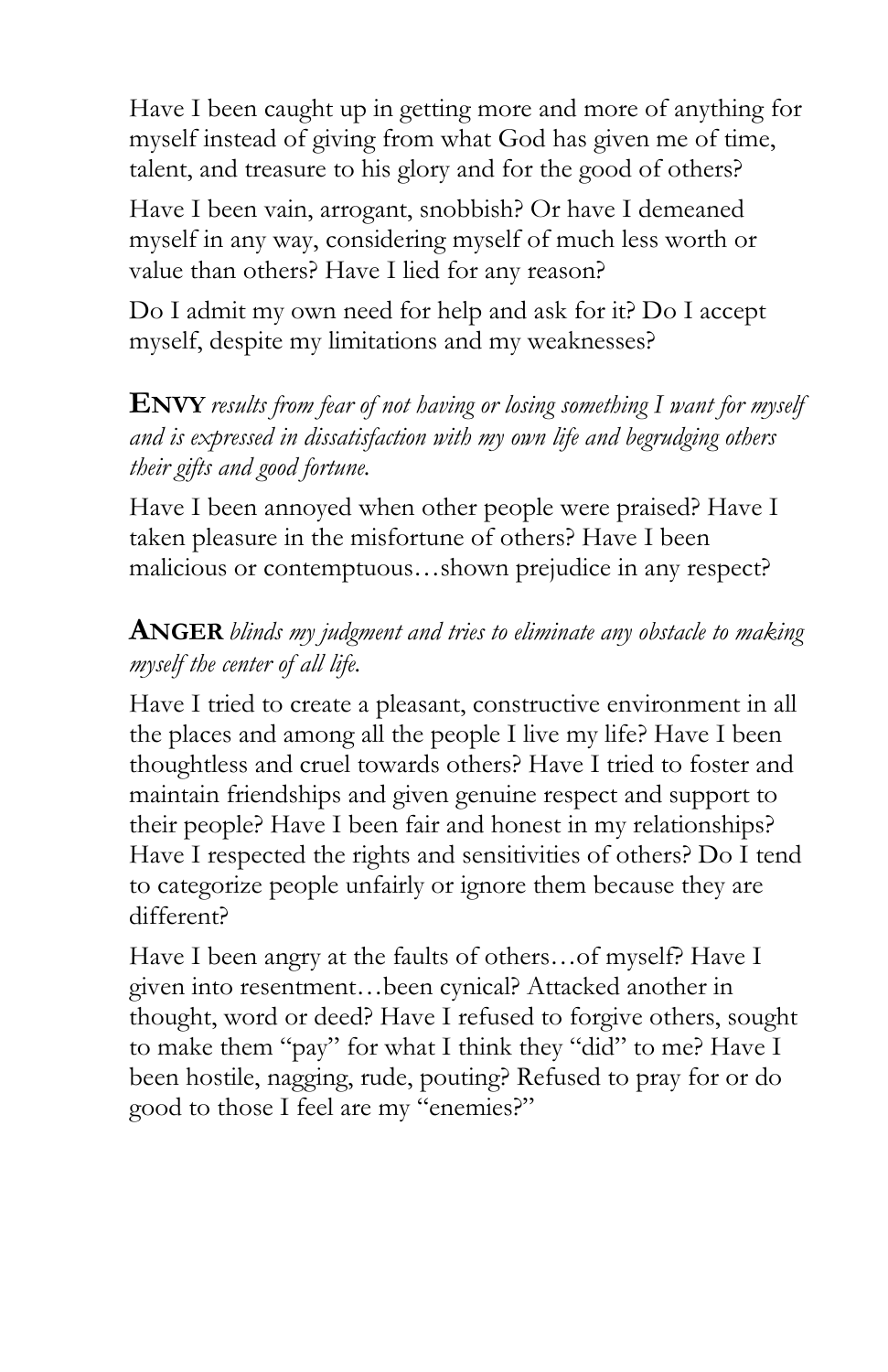**SLOTH** *is not merely laziness; it includes indifference and extends to the refusal of joy by making no attempts to combat boredom.*

Have I neglected my spiritual life because it seemed so "dry?" Have I procrastinated, wasted time, or failed to do my best? Have I ignored those who are needy, unpopular, or difficult to get along with? Have I spent too much time on TV or other forms of self-entertainment? Have I neglected the duties which a constructive and responsible person should render to my home, my parish, my community and society? Am I trying to improve the quality of life around me, or do I foul up the environment and waste the good things I have? Am I working at becoming a better person and better Christian? Am I making the most of my talents, my education and my opportunities?

### **AVARICE** *(or Covetousness) is the inordinate love of material things and the status, power, or sense of security they bring.*

Have I made "the good life" or "a higher standard of living" into my god? Have I been domineering, patronizing, extravagant, stingy? Have I stolen, cheated, given bribes? Am I a good steward of my time, talent and treasure, obedient to what God expects of me in each of these areas of his gifts to me?

### **GLUTTONY** *is an undue attention to physical pleasure or comfort; it includes being fussy or fastidious, as well as a lack of discipline.*

Have I over-indulged in food or drink? Have I refused to discipline my body by fasting or practicing abstinence? Have I neglected my health? Have I failed to get enough rest, exercise, recreation? Have I condemned various pleasures in life as evil in themselves? Have I been fussy about my person or any matter?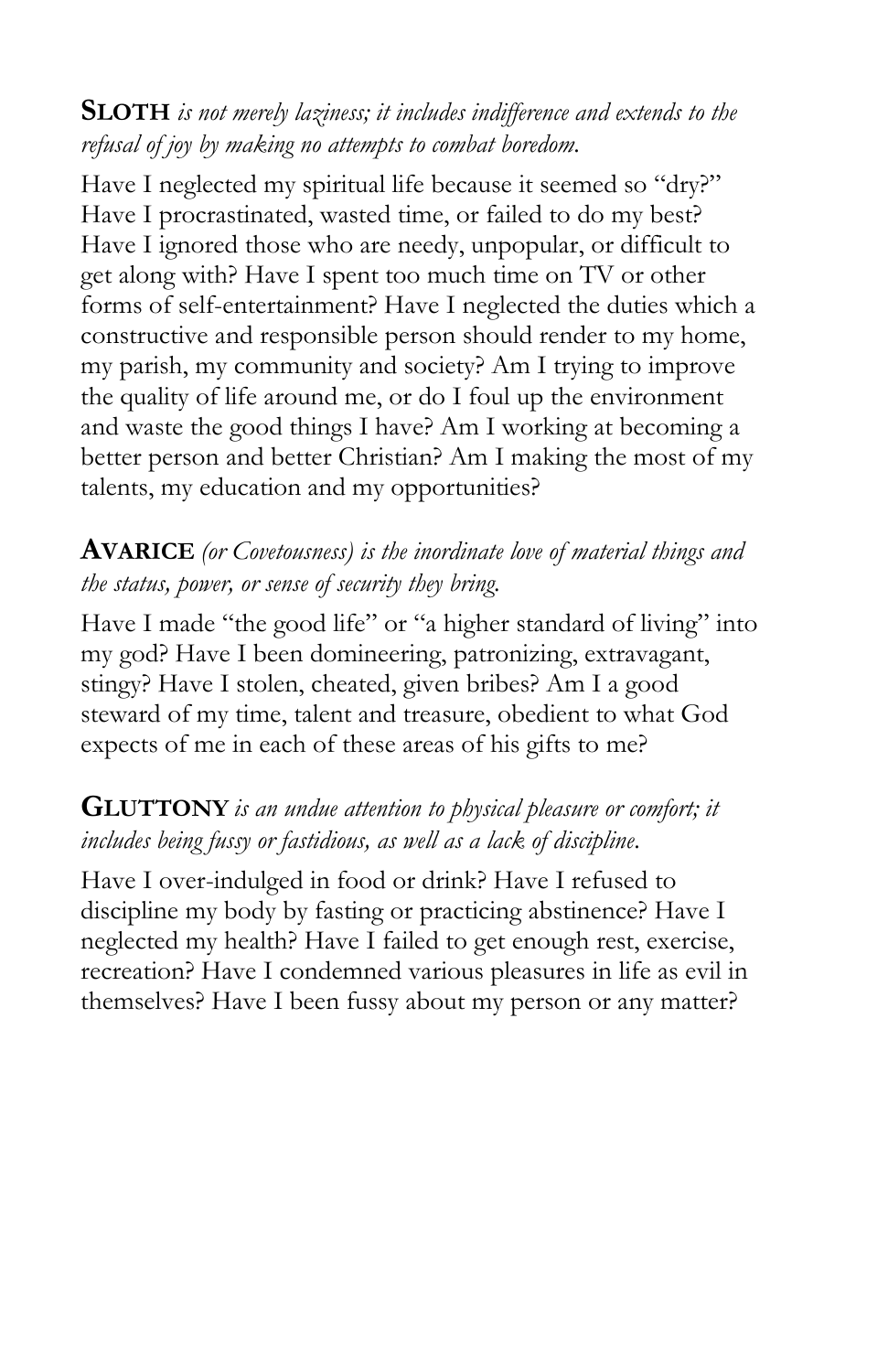**LUST** *is misuse of our gift of sexuality for selfish ends and in violation of how God intends us to use it in accordance with our state of life (married or single).*

Am I grateful for having been created by God a sexual creature, a creature with a body who relates to him and others through my body? Am I desirous of growing in sexual maturity and responsibility so that I use my body in a way which is pleasing to God and do not misuse my sexual powers in selfish or exploitative ways?

Have I been unfaithful in any way to my spouse? Have I engaged in sexual relations outside the bonds of marriage? Have I lured others into sexual sins? Have I been immodest? Have I been prudish? Have I condemned or repressed the legitimate use of my being a sexual creature, whether in marriage, or in the expression of friendship or affection by such as a chaste hug or kiss or touch? Have I been deliberately cruel to persons or to animals?

# **MAKING YOUR CONFESSION**

Find out from the priest to whom you will make your confession how the Sacrament of Reconciliation is administered by him: at the altar rail, in a confessional booth, in his study?

When you get to the place where you will make your confession, review your list and then make an act of contrition, perhaps using the following prayer:

*O my God, I believe in thee, I hope in thee, and I love thee. I grieve that I have so often offended thee by my sins, and I resolve henceforth by thy grace and mercy to lead a better life.*

If you have to wait for others who are ahead of you, you may find it helpful to pray the Penitential Psalms (6, 32, 38, 51, 102, 130, 143).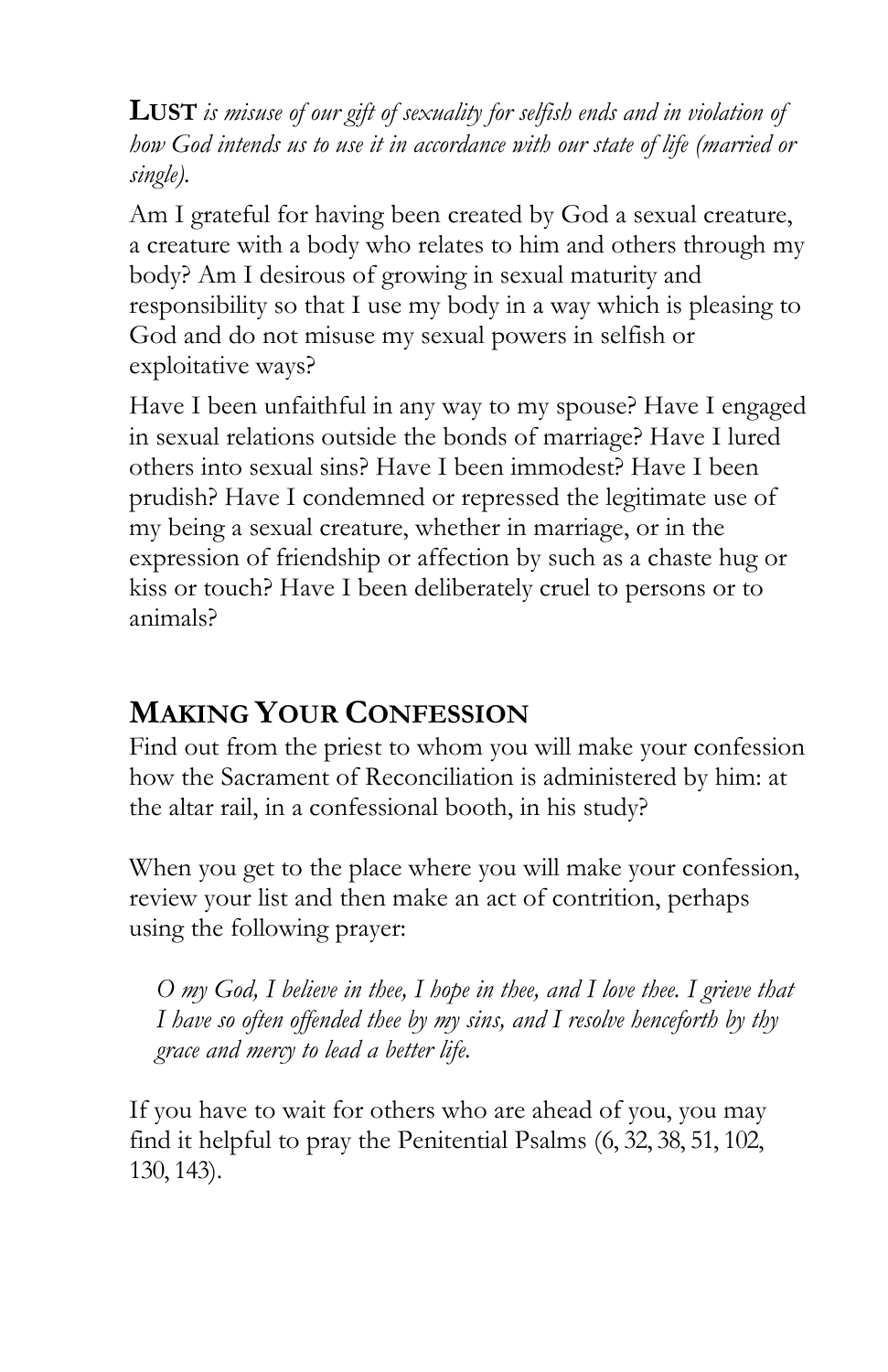After you have made your confession, listen carefully to any advice which the priest gives you. Before pronouncing Absolution, he may give you a *Penance*, something to say or to do by which you express your thanks to God and his Church for their forgiveness of you. Penance should be done either before leaving the place of confession or before your day comes to an end. If you do not understand what you are supposed to say or do, tell the priest and he will explain it more carefully. Whether the priest gives you a penance or not, do remember soon after your confession to thank God and his Church for their forgiveness and to ask God for his help in resisting temptation:

*O most merciful god, accept my unworthy thanks for thy great mercy in washing away all my sins. May the grace of this Absolution strengthen and sustain me, and may thy great mercy defend me from all the assaults and temptations of Satan in the days ahead. Amen.*

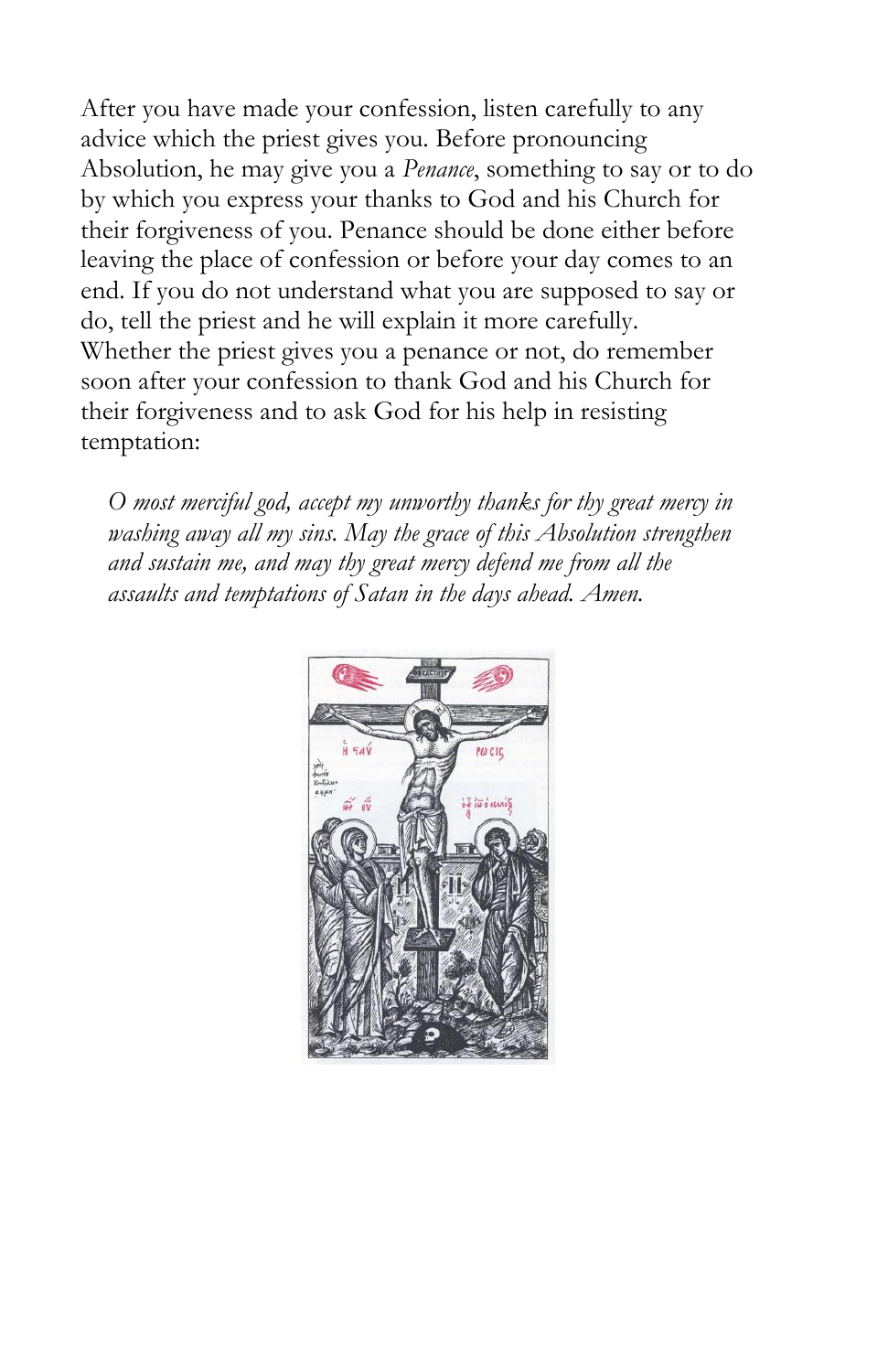# **A FORM OF CONFESSION**

(see *The Book of Common Prayer* [1979] pp 447-452)

*The Penitent begins* Bless me, Father, for I have sinned.

#### *The Priest blesses the Penitent, after which the Penitent says*

I confess to Almighty God, to his Church, and to you, Father, that I have sinned by my own fault in thought, word, and deed, in things done and left undone. My last confession was

\_\_\_\_\_\_\_\_\_\_; since then, I have committed the following sins: \_\_\_\_\_\_\_\_\_\_. For these and all other sins which I cannot now remember, I am truly sorry. I pray God to have mercy on me. I firmly intend amendment of life, and I humbly beg forgiveness of God and his Church, and ask you, Father, for counsel, direction, and absolution.

#### *Here the Priest may offer counsel, direction, and comfort.*

#### *The Priest then pronounces Absolution, after which he says*

Our Lord Jesus Christ, who has left power to his Church to absolve all sinners who truly repent and believe in him, of his great mercy forgive you all your offenses; and by his authority committed to me, I absolve you from all your sins: In the Name of the Father, and of the Son, and of the Holy Spirit. Amen.

| Priest   | The Lord has put away all your sins. |
|----------|--------------------------------------|
| Penitent | Thanks be to God.                    |

*The Priest concludes* Go (*or* abide) in peace, and pray for me, a sinner.